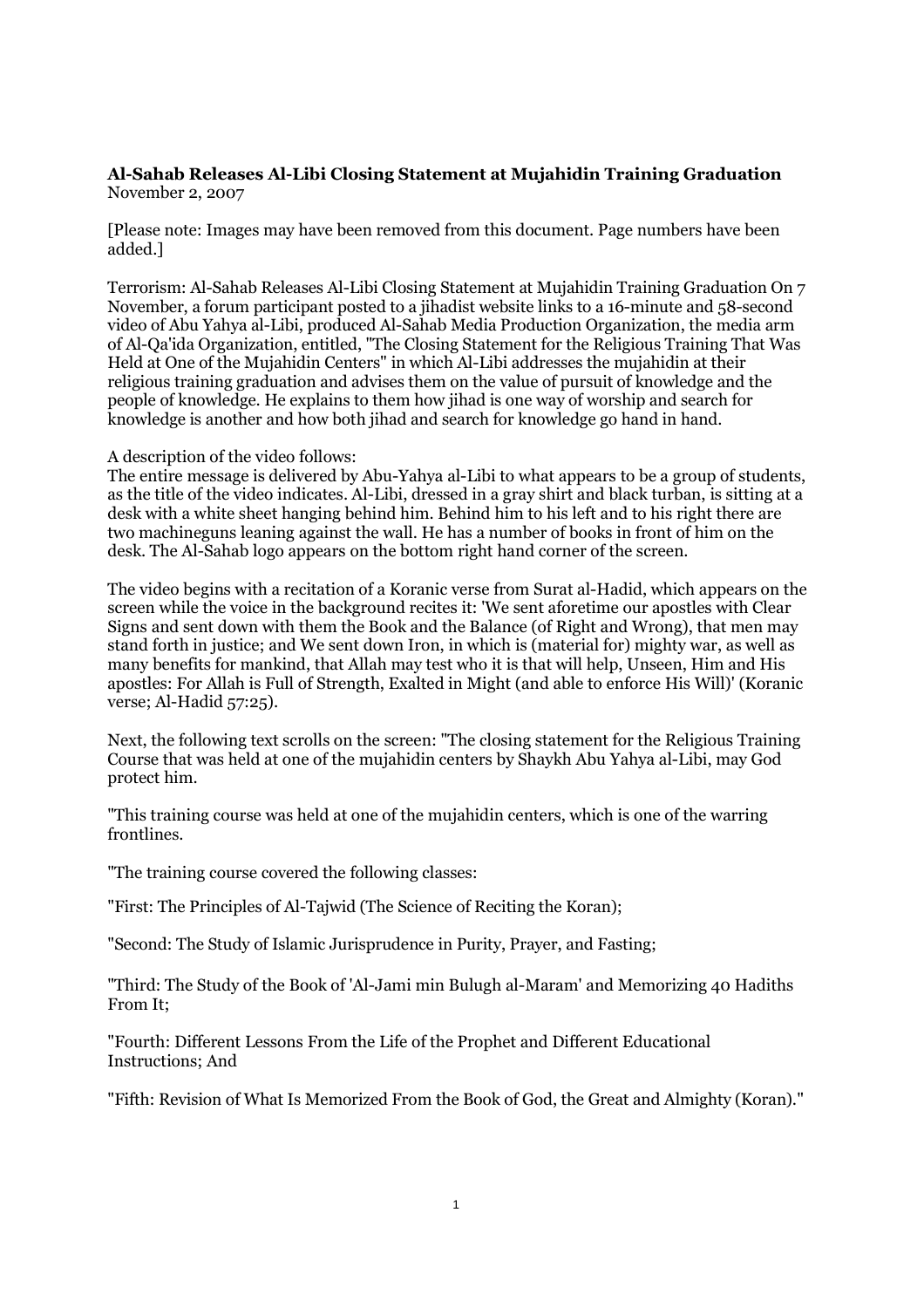A translation of Al-Libi's address follows:

"Thanks be to God, that by His blessings and good deeds are complete, and 'Praise be to Allah, who hath guided us to this (felicity): never could we have found guidance, had it not been for the guidance of Allah' (Part of a Koranic verse; Al-A'raf 7:43).

"Today is the 12th of the month of Jumada al-Thani of the year 1428 from the migration of the chosen (the prophet), peace and prayers be upon him. This day is the last day of the Religious Training Course that, we pray to God, Exalted He be, to save the days of the course for us to benefit for it in a day that no money or children will do us good but only those who come to God with pure hearts.

"As I told you at the beginning of the Training Course, courses like this are an example for the human's life (journey) that has a beginning and an end. The ending is according to one's effort during his life. The training course as we saw acquired from us effort, study, and revision so the person obtains from it what he wants of knowledge that he came to obtain from the beginning.

"By the grace of God, the Great and Almighty, upon us He combined for us between jihad worship and acquiring knowledge worship. This is from the precious blessings of God, the Great and Almighty, and He is the Generous, the Benefactor, and the Magnanimous that God has combined, Exalted He be, for His servant between the most honorable and great worship. For the jihad as we know is the greatest of worships as mentioned in the Hadith by the prophet, peace and prayers be upon him, as well as mentioned in the book of God (Koran), the Great and Almighty as follows: 'Not equal are those believers who sit (at home) and receive no hurt, and those who strive and fight in the cause of Allah with their goods and their persons' (Koranic verse; Al-Nisa 4:95) to the end of the verse. So one should include in his jihad the dedication to seek knowledge even for a few days and he should know that this is from God's blessings, Exalted He be, upon him. Why is that? It is because initially we were created to worship God Almighty.

"The Almighty says: 'I have only created Jinns and men, that they may serve Me' (Koranic verse; Al-Zariyat 51:56). The worship is an obligation from God, the Great and Almighty, meaning it is orders and forbiddance and there is no worship from all the worships whether is was prayers or fasting or Hajj (pilgrimage) or jihad that must have its own rules that the Muslim need to know them. So if God facilitates for you the doors to seek knowledge, then know that He facilitated for you to worship Him and you are acumen. The human has to worship God so if he does not worship God based on knowledge, understanding, insight, and proof then he will defiantly worship God on the bases of ignorance and blindness. I seek refuge in God.

"So this is one of God's blessings upon us that we need to be aware of all the time. Then we make efforts to be thankful for them so we do not lose them. We know the Hadith of the prophet, peace and prayers be upon him, 'There are two blessings in which most people are in great loss: 1. good health; and 2. free time' (Hadith). You stayed at this house or this center all this time far from your family and far from your brothers dedicated for one thing only that is seeking knowledge. This is one of the greatest blessings that God, Exalted He be, has facilitated this for you.

"Therefore, acquiring the knowledge of worship, which without a doubt is worship, then the worship of seeking knowledge and the worship of jihad is the greatest that is facilitated by God, Exalted He be, for His believer worshiper is the first priority.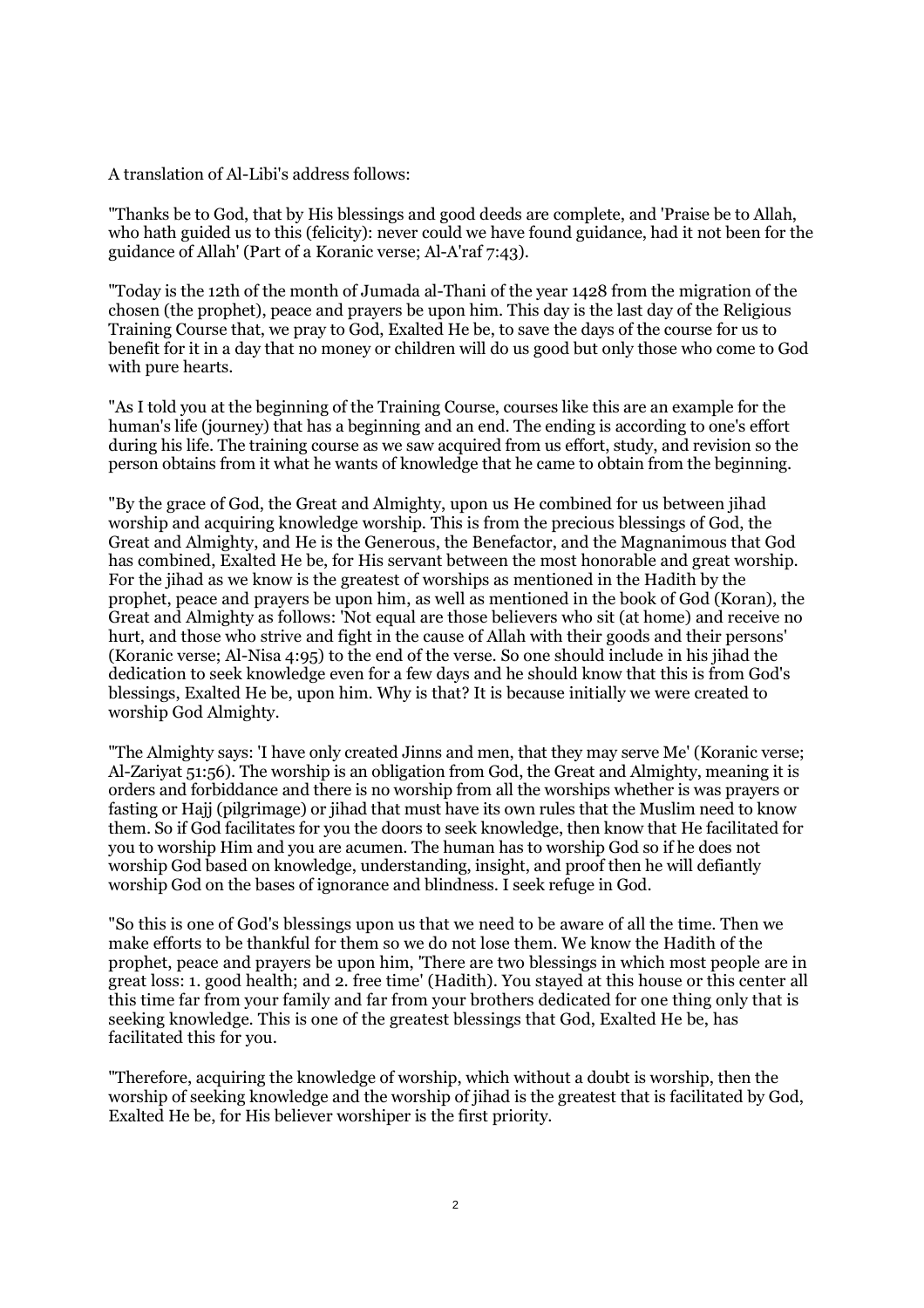"What we extract from this training course is that the separation that some people are attempting to make between the worship of jihad and the worship on seeking knowledge has no base of truth, meaning the assumption of an existing jihad without knowledge is not true. And the assumption that the scholar and the student of knowledge cannot participate in jihad is not correct. Why? Because God Almighty informed us of the truth of His book and said 'Had it been from other than God, they would surely have found therein much discrepancy' (Koranic verse; Al-Nisa 4:82). These are the verses of God Almighty which are in the Koran. As the book of God Almighty, which came down from Him, does not contain any contradiction within its verses and there are no differences within its rules, likewise the devotions which God Almighty ordered us to conduct do not contain any contradictions. There are no contradictions within them. So this matter that some tried to cultivate, invent, and give more importance to than necessary, that jihad and knowledge do not meet, is incorrect. The example or the proof of this is what we are currently going through. That with the grace of God Almighty is proof that the pursuit of knowledge is possible in the arena of jihad. How many of the jurisprudential rules that have no connection to jihad were handed down in the arenas of jihad? Of those are the verses of Tayammum (dry ablution in Islam using sand or dust, which may be performed in place of the ablution ritual, only if no clean water is available). Where was the verse of Tayammum handed down? It was handed down when the prophet, prayers and peace be upon him, was on his way while returning from one of the raids. Isn't that right? Moreover, God Almighty informed us of this and said 'Nor should the believers all go forth together if a contingent from every expedition remained behind, they could devote themselves to studies in religion, and admonish the people when they return to them' (Koranic verse; Al-Tawbah 9:122).

"Then God made it accessible for us by combining the jihad and the pursuit of knowledge and this is one of the greatest blessings with which God Almighty has graced us. This is the first matter of which you must be aware. The other thing, as we have mentioned, is that there is no contradiction between the pursuit of knowledge and jihad for the cause of God. We, as mujahidin, are required to learn the rules of our religion unlike other Muslims, and I do not mean only rules of our religion that pertain to worship through jihad. No. We are required to know the rules of prayer, the rules of purity, and the rules of fasting. It is imperative that the mujahid should know the rules regarding any devotion that God Almighty has decreed upon the believers and made a requirement. The mujahid is not a person who is exempted from the rules of God Almighty. He is not a person who is excused from legitimate religious obligations; rather, he is like all other Muslims, like all other Muslims.

"As we are in the arenas of jihad, we are learning the rules of jihad, its behaviors, regulations, and its criteria. We are also required to learn the rules of the other forms of worship. What is the benefit of the jihad of a mujahid, and that he battles for the cause of God, when he does not know how to perform wudu (cleansing before prayers)? Or when he does not know how to pray? Or when he does not know how to fast? What is benefit of this? Does this mean that he worships God through his jihad clearly and knowingly while at the same time worshiping God in darkness, blindness, and fog in prayers and other matters? This cannot be possible. It cannot be possible. It is with the grace of God Almighty that he made us successful in proving truthfully and practically that these are not contradictory. Additionally, the book of God does not have any contradictions in its verses and no disjoints between its rules. Similarly the devotions that God Almighty ordered of us do not contradict or oppose each other. Is that clear? Good.

"The third matter which I would like to attend to--and open your ears to this--is that the person who has taken this course and learned what God Almighty has handed down to him does not mean that he has graduated and become a person versed in jurisprudence or (become) a mufti (a person who hands down religious decrees) or a person who heads religious meetings handing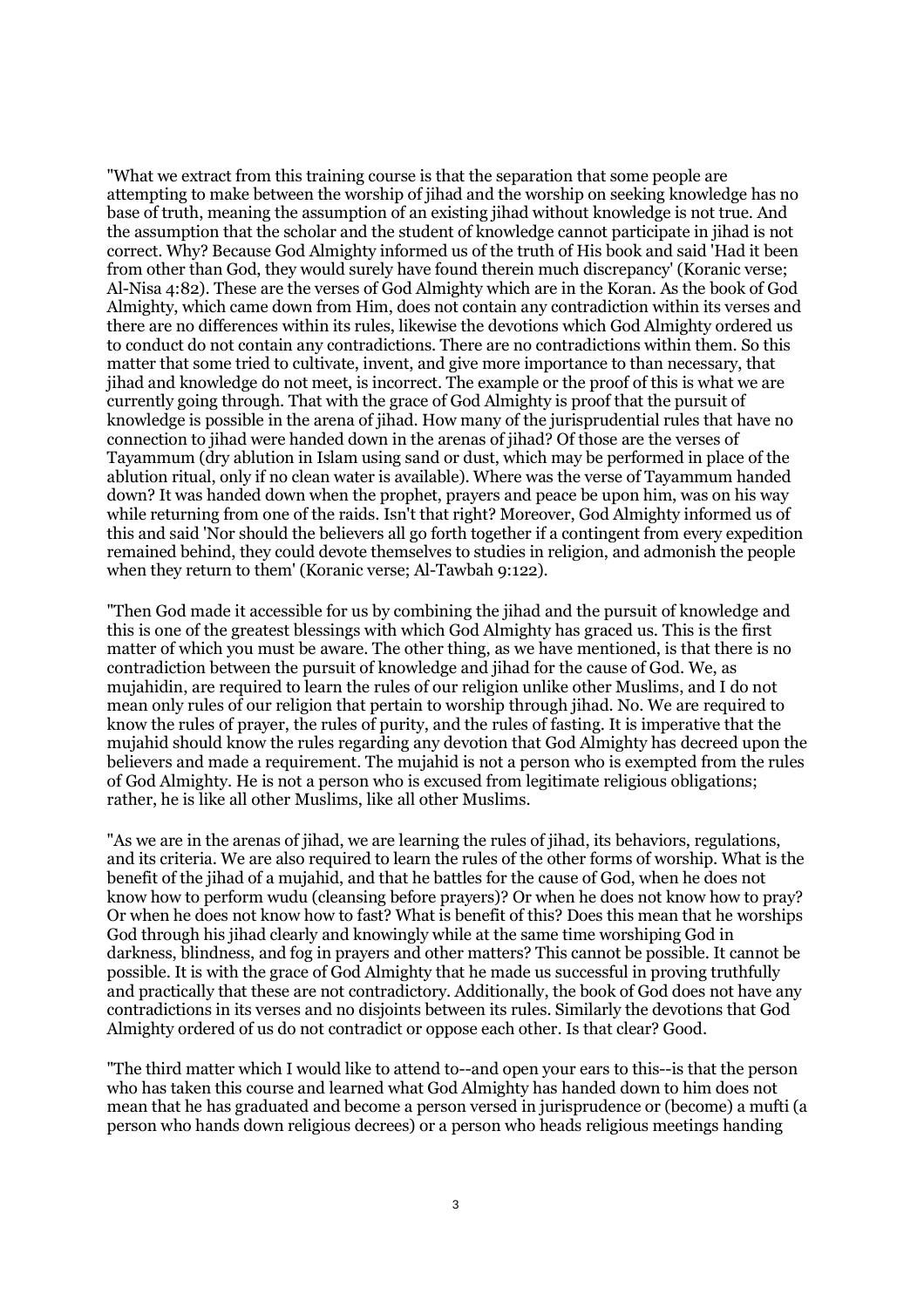down fatwas (religious decrees) of 'this is right' and 'this is not right' or 'this is haram' (prohibited by God) or 'this is halal' (permissible by God). No! We have only met here so that we may learn the rules of God to be able to worship God knowingly. As for the status of fatwa and the status that 'this is halal' and 'this is haram,' this requires a long period of time for the human being to attain. This cannot be accomplished in a month or two months or even in a year or two years. Imam Malik--and he is who he is--says, 'I did not sit in this gathering, meaning so that he may make fatwas, until I was confirmed by 80 scholars that I am able to make fatwas.' So 80 scholars confirmed Imam Malik and told him: 'You are now able to make fatwas.' So now, who will confirm that we are able to make fatwas? And in a month or two months or a year or two years one of us may not even be well versed in the Fatihah (opening verse of the Koran) or be able to distinguish between duties, recommended actions, or what is most hated or what is prohibited. You must fear God Almighty. I do not want to hear of one of you who left here to head up gatherings and now says 'this is halal' and 'this is haram.' Yes, you are allowed to say 'that which I have studied is such,' but to make fatwas in verses that are handed down or in core matters or someone approaches you and asks your opinion and you tell him 'this is permissible' or 'this is prohibited' or 'this is hateful,' then that is not acceptable. (It is) not acceptable religiously and we also do not want it in our behavior or our manners. Be aware of this matter. This is one of the most important matters of which I want you to be careful. Have you understood this well? Have you understood this well? Yes.

"Then these are the matters that I wanted to bring to your attention and what we gain from these courses, even if they are short, is to know the value of scholars, their status, and their eminence. Scholars are like the sun during midday. If they are present, people are able to live a good life and are able to conduct their lives in a normal manner. But if the sun sets, what will happen? What will befall the people? Darkness, it will be darkness.

"Darkness is ignorance, blindness, temptation, and heresies, and thus they all are going astray. We realize the value of the ulema (learned men of Islam) through courses like this one. Because you worked hard during a period of one month in memorization, repetition, revision, and studying, you feel that you worked hard to learn just a tiny, insignificant amount of knowledge. Yet you are rejoicing in what God, the Most High, has given you. Imagine how it is with a scholar who spends his entire life in seeking knowledge, teaching people, enduring revision, fatwas, and supplications to the Almighty, exalted He be? Where are you compared to that? We do not want to turn our gatherings into a place where we speak about the wicked, or agree with the ulema, but rather we want to know the value of these righteous ulema who fear God, convey His message, and fear no one but God. You see? It is imperative that you pay attention to this. If you see a good scholar who fears God, exalted He be, you must appreciate him and you must remember that you endured one month or two in seeking knowledge and found that it requires patience and revision in order not to lose the acquired knowledge. Imagine how it is for these scholars who might have spent their entire life doing the same. This makes you appreciate people and know their ranks; it makes you realize how much esteem and respect they deserve. As we have mentioned, God, exalted He be, made them his partners in witnessing to His Oneness, which is the greatest witness ever. The greatest witness indeed, 'That is the witness of Allah, His angels, and those endued with knowledge, standing firm on justice. There is no god but He, the Exalted in Power, the Wise' (Koranic verse; Al Imran 3:18). Do you understand?

"The status of the ulema is great, and if they slip or err, God, the Most High, did not create His human creation free from fault. Who said that man does not err? Who said that man does not, sometimes, face temptations that sway him right and left. But in the religion Islam, our rules state that good deeds cancel bad deeds and not bad deeds cancel good deeds. You do not come to a scholar who spent his entire life and exerted all his energy in Da'wah to the Almighty and in